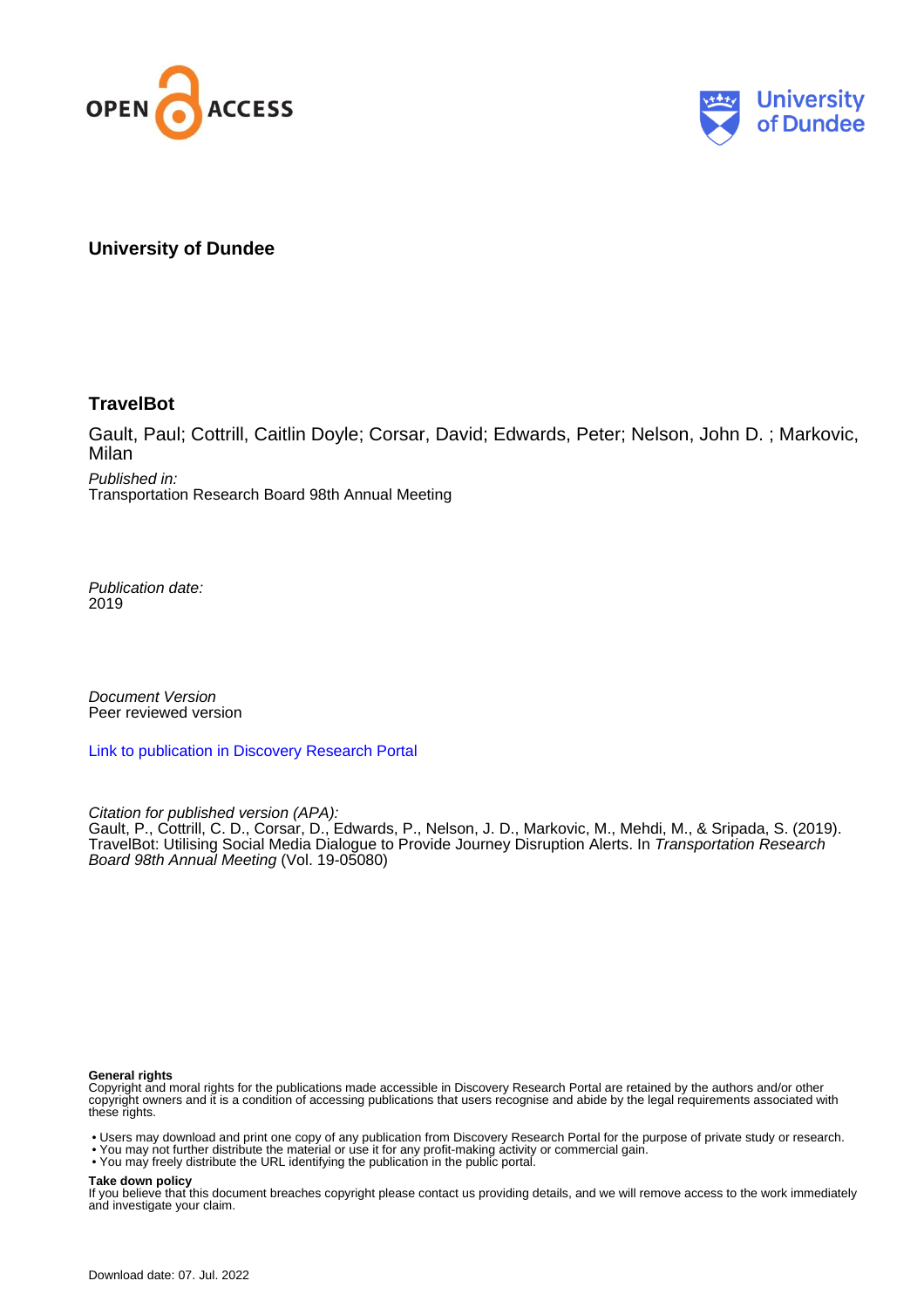### *TravelBot***: Utilising Social Media Dialogue to Provide Journey Disruption Alerts**

Dr Paul Gault<sup>[1](#page-1-0)</sup> Department of Computing Science, University of Aberdeen

Dr Caitlin D Cottrill, Corresponding Author Centre for Transport Research, University of Aberdeen Aberdeen, UK AB24 3UE [c.cottrill@abdn.ac.uk](mailto:c.cottrill@abdn.ac.uk)

Dr David Corsar<sup>[2](#page-1-1)</sup> Department of Computing Science, University of Aberdeen Meston Building Aberdeen, UK AB24 3UE

Prof Peter Edwards Department of Computing Science, University of Aberdeen Meston Building Aberdeen, UK AB24 3UE [p.edwards@abdn.ac.uk](mailto:p.edwards@abdn.ac.uk)

Prof John D Nelson<sup>[3](#page-1-2)</sup> Centre for Transport Research, University of Aberdeen Aberdeen, UK AB24 3UE [j.d.nelson@abdn.ac.uk](mailto:j.d.nelson@abdn.ac.uk)

Dr Milan Markovic Department of Computing Science, University of Aberdeen Meston Building Aberdeen, UK AB24 3UE [milan.markovic@abdn.ac.uk](mailto:milan.markovic@abdn.ac.uk)

Mujtaba Mehdi<sup>[4](#page-1-3)</sup> Department of Computing Science, University of Aberdeen

Dr Somayajulu Sripada Department of Computing Science, University of Aberdeen Meston Building Aberdeen, UK AB24 3UE [yaji.sripada@abdn.ac.uk](mailto:yaji.sripada@abdn.ac.uk)

### **Abstract**

<span id="page-1-1"></span><span id="page-1-0"></span><sup>1</sup> Current address: Young Scot, Rosebery House, 9 Haymarket Terrace, Edinburgh, UK EH12 5EZ, paulg@young.scot 2 Current position: Lecturer, Robert Gordon University, [d.corsar1@rgu.acuk](mailto:d.corsar1@rgu.acuk)

<span id="page-1-2"></span><sup>3</sup> Current address: Chair in Public Transport, Institute of Transport and Logistics Studies (ITLS), University of Sydney, j.nelson@sydney.edu.au

<span id="page-1-3"></span><sup>4</sup> Current position: Kingston University, London UK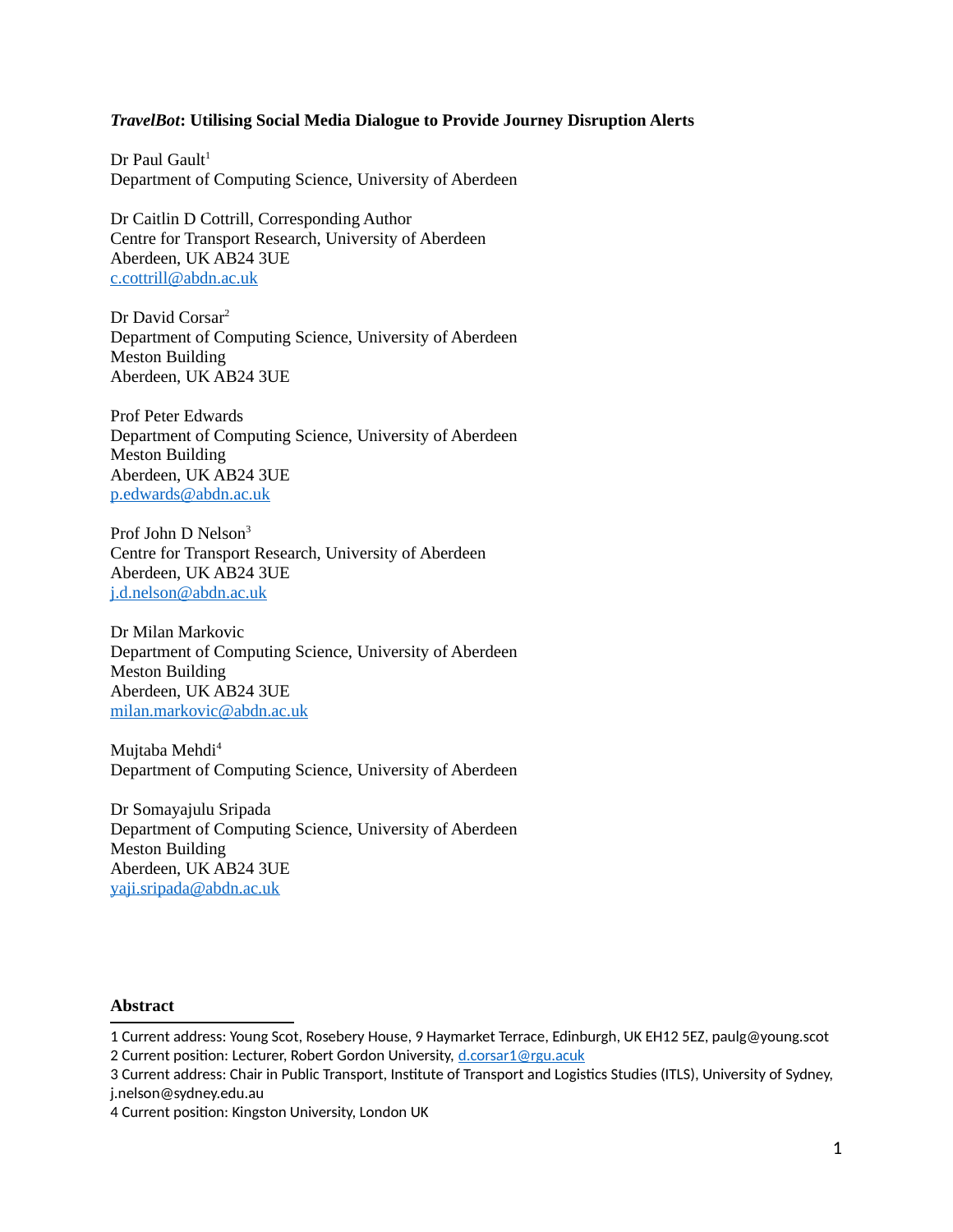Use of social media in the public transport sector is rapidly increasing, driven by both passenger demand, and recognition by transport operators of the insights that social media enables. This paper explores the potential for utilising social media (specifically, the Twitter platform) to provide personalised information to public transport passengers, drawing from lessons learned from related studies. The *Tweeting Travel* study developed an understanding of the types of dialogues that can unfold on social media between passengers and a simulated travel advice system and then used this to shape development of the *TravelBot* system. This system provided users with real-time passenger information, including details of relevant travel disruptions that were automatically extracted from social media posts. A user evaluation of a *TravelBot* trial is presented, findings of which showed that participants highly valued the service and the information it provided, with most indicating a strong desire for the system to continue operation. These findings reveal the potential offered by social media for more personalised communication between public transport operators and their passengers, as well as indicating an efficient method by which this communication may be enabled.

Keywords: Social Media, Twitter, Travel Disruption, Real-Time Passenger Information, Passenger-Operator Dialogue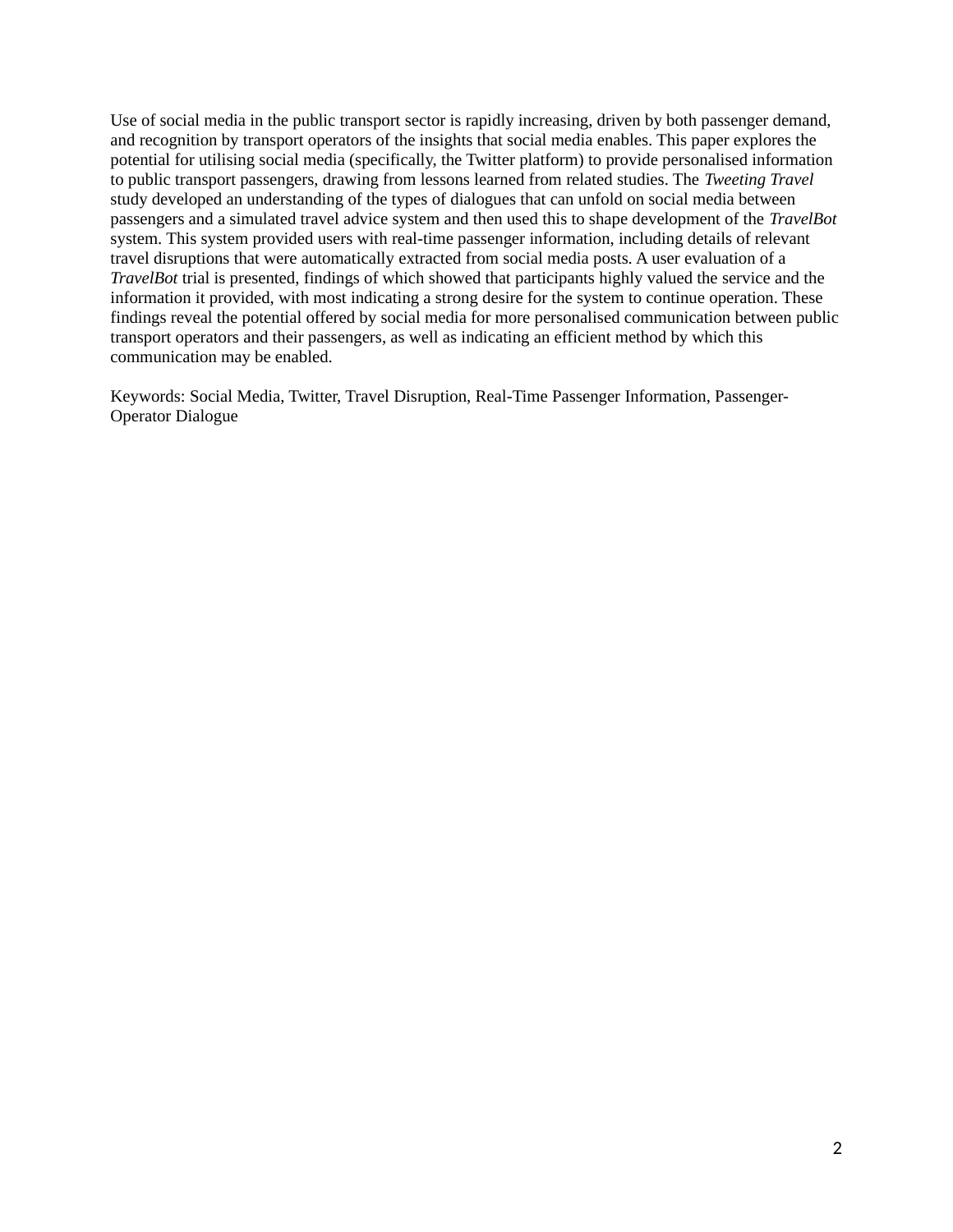### **1. INTRODUCTION**

Recent years have seen rapid growth in the use of social media in the public transport sector. This has been driven, in part, by passenger desire to use social media as a channel for improved communication with transport providers; while transport operators have also recognised the value to be gained from insights about the passenger experience [ CITATION Acc13 \l 2057 ]. Conversations between passengers and operators are perhaps most frequently seen on Twitter [ CITATION Pas12 \l 2057 ], an online social media platform that allows users to share short messages (originally 140 characters, though raised in November 2017 to 280 characters) and engage in dialogue via responses, re-Tweets, and shared hashtags.

With the use of social media on the rise – as of Q1 2018, Twitter alone has 336 million monthly active users (with 13.1 million users in the UK, or roughly 20% of the population [CITATION SAs18  $\rm{U}$ 2057 ]) - and increasing expectations around the benefits that it can confer, it is unsurprising that many organisations are exploring ways in which they can more fully leverage the opportunities it offers. This paper presents the findings from research that has explored the potential for utilising social media (specifically, the Twitter platform) in the area of public transport and traveller information. The findings demonstrate how social media may be used to create an engaging dialogue between public transport information providers and passengers that draws upon contextual information and provides personalised, real-time information to facilitate an improved travel experience. The use and understanding of such dialogues is an important aspect of this research that has grounded the development of the experimental travel advice system presented here.

This paper reports on the implementation of a working prototype travel advice service (called *TravelBot*) which automates the collection of transport information and the provision of real-time passenger information (RTPI) through social media. A user evaluation of the prototype was conducted in order to better understand the user experience of a system that automates RTPI via social media. The research sought to assess how such a system could be used, the impact of the information it provides on users (e.g. impact on travel behaviour), and the challenges of detecting travel disruption from social media posts.

This paper presents the development, pilot implementation, and evaluation of the *TravelBot*  system. Section 2 discusses previous research and related work that contributed to development of the underlying system requirements; Section 3 discusses the outcome of applied research to establish the design requirements for TravelBot; Section 4 describes the design of the *TravelBot* system and the *Tweeting Travel* study; Section 5 describes a user evaluation of *TravelBot*; Section 6 presents limitations of the study and future research needs and Section 7 presents conclusions and discussion.

# **2. BACKGROUND AND RELATED WORK**

A considerable literature is emerging on the role of social media in enabling the implementation of measures to promote smart mobility. Much of this is associated with the debate around smart cities and the critical role of information in enabling smarter travel choices. Nam & Pardo (2011) have stated that, 'The concept of smart city is not novel, but in the recent years it has taken on a new dimension of using Information and Communication Technologies (ICTs) to build and integrate critical infrastructures and services of a city. The initiatives of making a city smart have recently emerged as a model to mitigate and remedy current urban problems and make cities better as places to live (p. 283).' A core component in facilitating the smart city is smart or intelligent mobility, as identified in Chourabi et al. (2012) and Giffinger & Gudrun (2010), which has been defined as a system that uses innovative approaches for, 'Promoting more efficient and intelligent transportation systems—effectively leveraging networks to ensure more efficient movement of vehicles, people, and goods, thus reducing gridlock; and promoting new 'social' attitudes such as car sharing, carpooling, and car-bike combinations (Lim et al., 2016).' Mulley et al (2019) similarly emphasise that a key characteristic of intelligent mobility is the appropriate use of new and emerging technologies linked to the wider societal objective of enabling the smarter, greener and more efficient movement of people and goods (Mulley et al., 2019). They also note that intelligent mobility application areas can be argued to encompass everything from connected and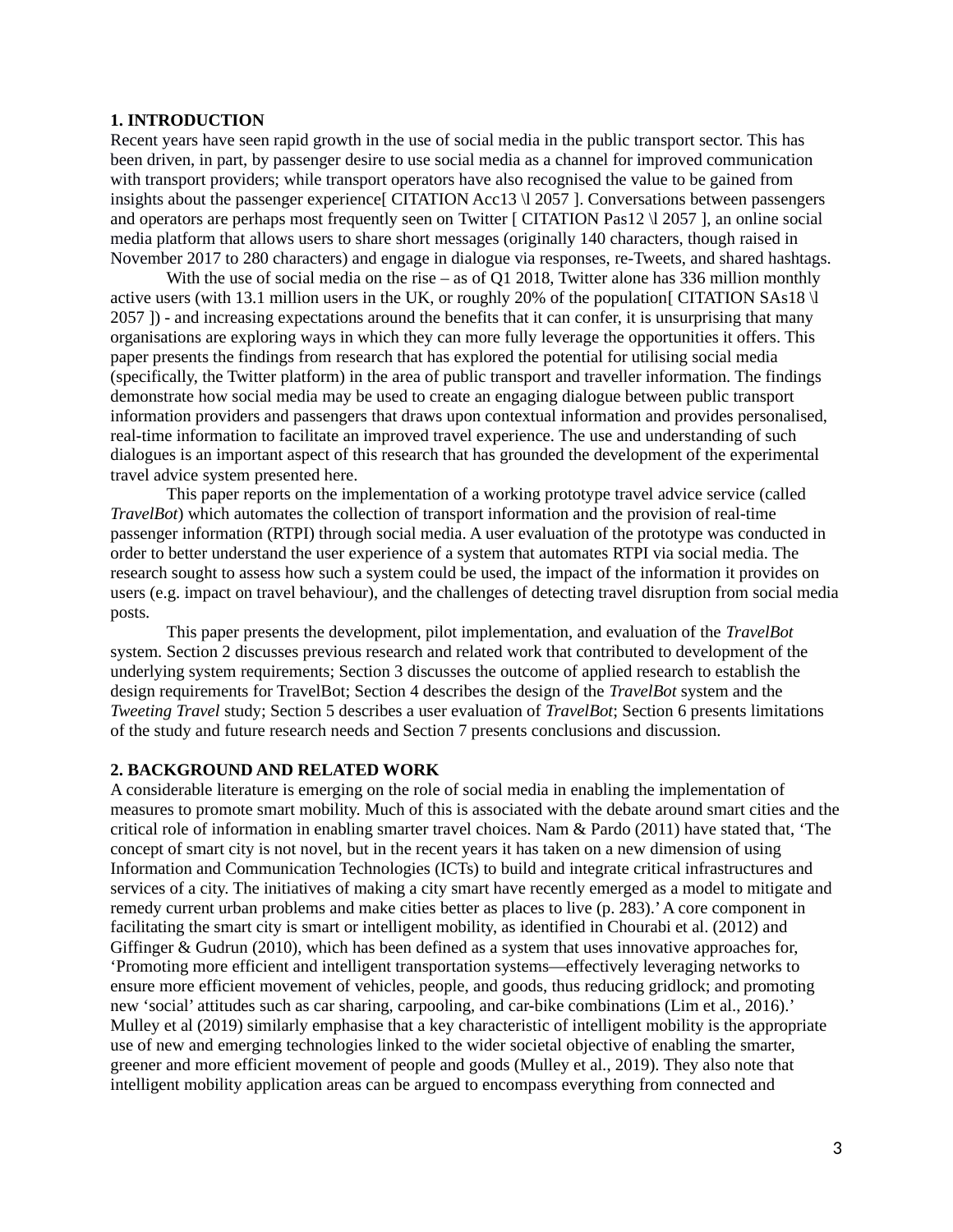autonomous vehicles, to the provision of systems to support the planning and execution of seamless multimodal journeys and the supporting intelligent infrastructure and services required to achieve this.

Data and information are key enablers of these smart mobility solutions; Intelligent Transport Systems (ITS) draw upon a wide range of data resources as inputs into mobility networks (Zhang et al., 2011), and new methods of information sharing between transport systems, operators, and passengers are evolving at a rapid rate (Lim et al., 2016; Papangelis et al., 2016). The role of high quality information as a key enabler of successful transport service provision and smart technology plays a critical role in ensuring that real-time journey planning, pre-trip and en route, is increasingly prevalent [ CITATION Nel18 \l 2057 ]. Social media is particularly relevant, as platforms such as Facebook, Twitter, and Whatsapp provide cost-efficient, timely, and public means for transport information to be shared in a multi-directional context (between transport operators and agencies, passengers, and other relevant parties) (Camacho et al., 2012; Gal-Tzur et al., 2014). The data generated through such engagement is being increasingly evaluated for inclusion into the transport ecosystem, with an increasing number of studies, for example, exploring the use of crowdsourced data to identify events or disruptions that may impact upon the transport network. Studies include those such as Gu et al. (2016), which mined Twitter data to identify traffic incidents; Markou et al. (2019), which predicted taxi demand hotspots during events using internet search queries of event listing sites such as Facebook and Ticketmaster; to Abbasi et al. (2015), which explored the use of crowdsourced Twitter data for contributing to travel demand models. These and other studies demonstrate the range of applications available for crowdsourced data; however a note of caution must also be sounded. As noted in Imran et al., 2015, processing social media data is not a straightforward task, but rather requires extensive system training, careful parsing of messages for relevance, and the ability to handle massive amounts of information. Additional challenges noted by (Ganti et al., 2011) and (Mehmood et al., 2017) include issues of data privacy, security and integrity.

Despite these challenges, however, IBM (n.d.) argues that there are several key characteristics of social media that make it especially relevant and appropriate for contributing to the development of smart cities and regions which they summarise as:

- Engaging: Promotes citizen involvement, and creates a sense of ownership and collaboration;
- Transparent: Provides a view into how the city works, with open dialogue and rapid feedback;
- Nimble: Services are delivered in real-time, and are able to adjust depending on needs;
- Secure: Respectful of privacy and leveraging technology to enhance citizen security.

While these characteristics may not be true in all cases (the security of social media data, for example, has been called into question by the practices used by Cambridge Analytica with respect to Facebook (ICO, 2018), amongst others), it is evident that social media does provide potential to facilitate convenient, flexible dialogue between multiple actors. The potential for social media to enhance smart mobility is perhaps in no place more prevalent than in the provision of public transport information. A number of recent studies have examined how public attitudes towards public transport are reflected in Twitter posts. Collins et al. (2013), for example, found that evaluation of short social media messages to determine rider satisfaction could be beneficial to the public transport agencies insofar as:

- The cost of data collection is minimal;
- Data can be collected in real-time;
- User-specific needs can be assessed;
- The data collected can provide meaningful insight as to why a particular sentiment is felt (Collins et al., 2013).

Such benefits are demonstrative of the emerging capabilities in terms of social media use for enhancing the analysis of public transport provision. Additional studies (such as Gault et al., 2014; Schweitzer, 2014; and Cottrill et al., 2017) have further expanded upon these findings by demonstrating that it is not only the *medium* but also the *method* of engagement that may have positive or negative impacts. Schweitzer (2014)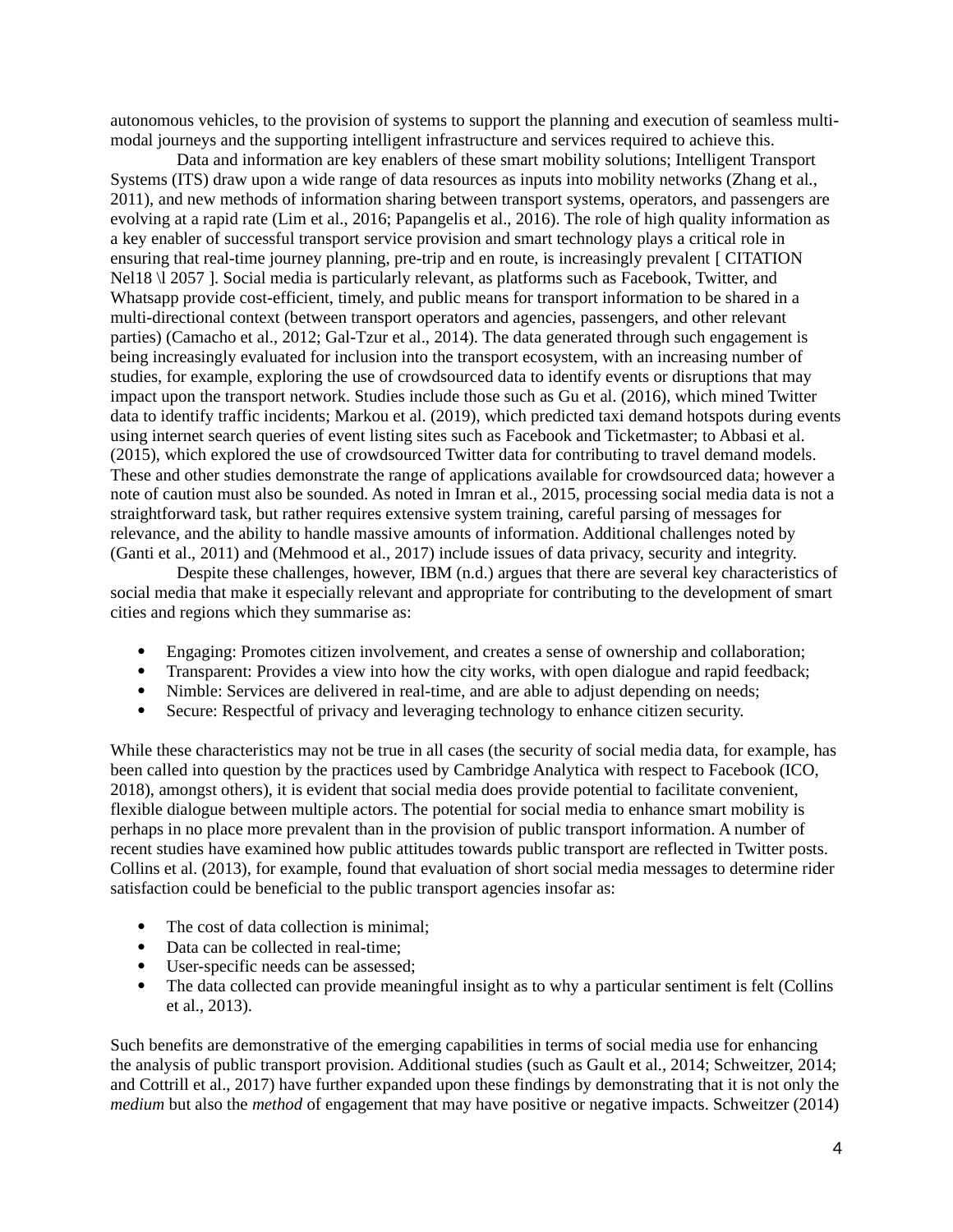states that, 'The evidence suggests that engagement online via interaction with individual commenters may pay off much more than blasting information, and those benefits can accrue both in content related to the agency's reputation and to the planning dialog'  $\lceil$  CITATION Sch14 \l 2057  $\lceil$ . In other words, utilising the ability of social media to allow for engagement on a personal level may confer more benefits to the public transport agency than simply using it as a platform to share generic, widespread information. This finding was echoed in Gault et al. (2014), where they indicated that factors related to *persistent conversations* (their emphasis), the provision of real-time information, and identity management are all key to developing effective social media strategies for public transport operators.

In addition to evaluating social media itself, there has also been parallel interest in how social media may be linked with established journey planners or otherwise used to provide dynamic transport information. Public transport information has long been a robust area for smartphone application development and online services, with services ranging from bespoke apps (such as the UK-based First Bus App<sup>[5](#page-5-0)</sup>, which integrates bus-based journey planning, ticket purchase, and service information) to more general tools (such as Google Maps $^6$  $^6$ ), to 'Mobility as a Service' (MaaS) apps, such as Whim<sup>[7](#page-5-2)</sup>, which aim to integrate multi-modal journey planning, payment, and information. There has also been exploration of more personalised services through, for example, Google Assistant<sup>[8](#page-5-3)</sup>, which is working to integrate more personalised information on public transport services by integrating real-time data and walking directions [ CITATION Har19 \l 2057 ]; however, the potential provision of personalised information based on demonstrated or expected travel habits has been less widely investigated. Similarly, the integration of data 'crowdsourced' (gathered online from a wide variety of data suppliers) from social media with structured data from transport agencies is an approach that has been explored in areas such as campus transport (Qiao et al., 2011) and traffic prediction (Pereira et al, 2014). It has also found its way into transport information systems such as Waze [ CITATION XuQ15 \l 2057 ] and Moovit [CITATION Ann16 \l 2057 ]. Heiskala et al. (2016) provide a useful summary of case study attributes of Moovit, Waze, and TrafficSense, indicating the incentives and disincentives of crowdsensing in the transport market, with particular attention to the need for widespread adoption for services to be beneficial. Often, however, data presented is considered to be timely and accurate, but not particularly personal (i.e. responsive to an individual's information needs) unless it is a direct response to a question or comment. In many cases, the broadcast of information from 'official' sources (such as a public transport operator) on social media platforms is generally useful, but perhaps not always particularly relevant. However, given that such feeds often serve as trusted sources of information (Gault et al., 2015), the potential for developing a system that builds upon crowdsourced data and institutional knowledge to provide information tailored to the individual is a topic of emerging interest.

These findings suggest that there is potential for more personal interactions between public transport operators and their passengers via social media, an observation that forms the basis of the work presented in this paper. By using the familiar, standard platform of Twitter, rather than developing a new stand-alone application, it is possible to both leverage the trust implicit in the brand (Pentina et al., 2013), and reduce the burden for participants (both passengers and operators).

# **3. UNDERSTANDING REQUIREMENTS FOR THE DESIGN OF TRAVELBOT**

In this research a series of linked preparatory studies were conducted to develop an understanding of the role of social media in improving communication between public transport operators and passengers. The question of how social media is currently used by public transport operators was addressed first*.* The objective was to understand the existing professional practice of social media usage from a public transport operator's perspective, including both the internal processes they use to manage real-time travel information and the ways in which they present this externally through such a channel. An initial study was conducted in collaboration with FirstGroup plc, a prominent public transport operator in the UK and

<span id="page-5-0"></span><sup>5</sup> https://www.firstgroup.com/tech-bus/first-bus-app

<span id="page-5-1"></span><sup>6</sup> https://www.google.com/maps

<span id="page-5-2"></span><sup>7</sup> https://whimapp.com

<span id="page-5-3"></span><sup>8</sup> https://assistant.google.com/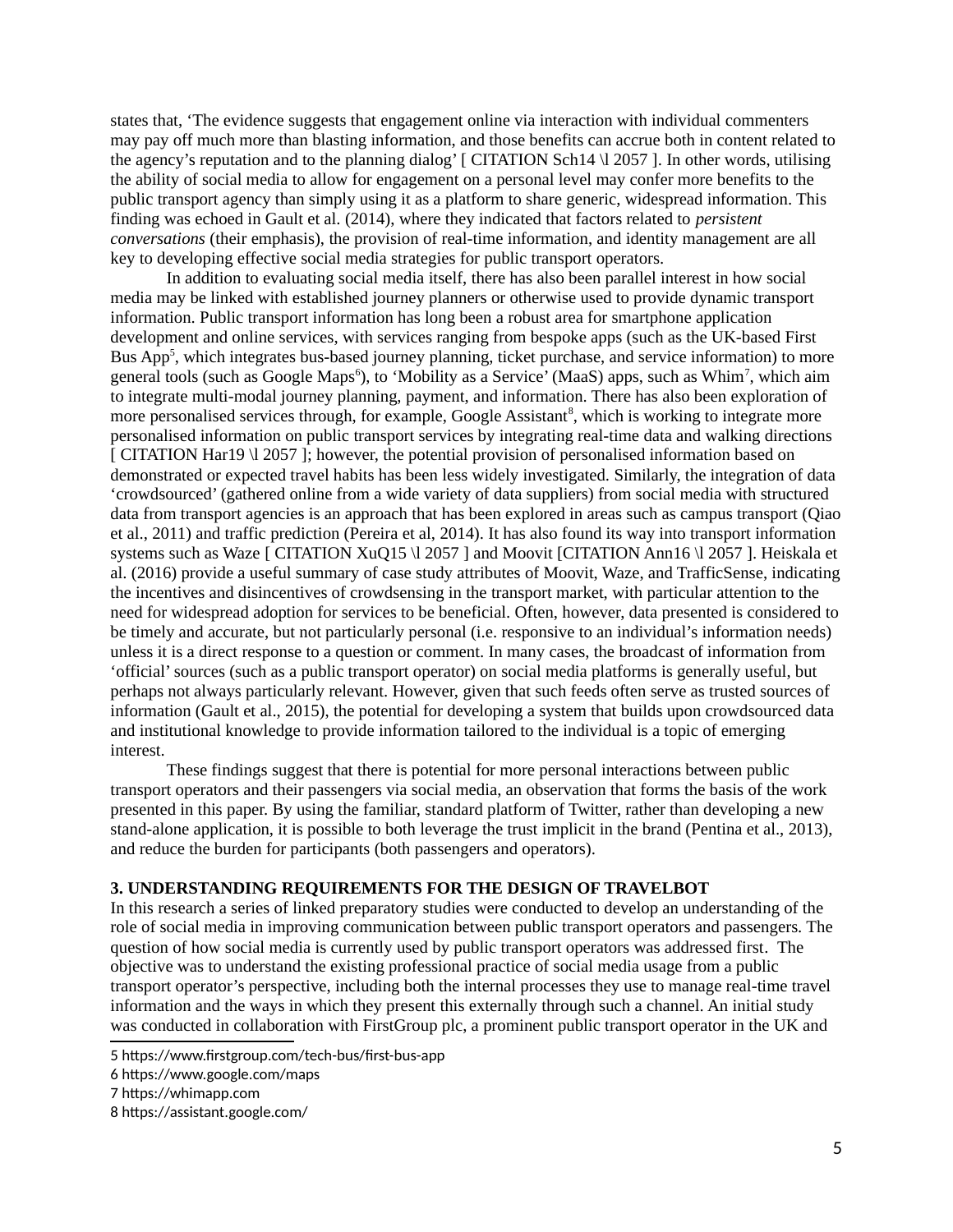North America with headquarters in the study area (Scotland), which reviewed three of their Scottish subsidiaries to provide a comparison of their social media practices. Ethnographic fieldwork (Salvador, et al., 1999; Jones et al., 2013), including observations and interviews at the different locations, was used to understand the internal working practices of the staff responsible for managing the delivery of their outwardly facing social media feeds. To supplement the ethnographic field work data, the Tweets flowing through the operator's accounts were collected over a four-week period in January and February 2014, which were then classified and a schema generated based on their content.

Following a content analysis [ CITATION Som91 \l 2057 ] of the combined Tweets and the field work data, a set of themes emerged which helped inform an understanding of the internal practice for maintaining social media accounts across the subsidiaries. The themes are outlined here; for a more detailed discussion see (Gault et al., 2014):

- . *Identity management strategies:* Carefully maintained Twitter personas were used by operators as a means to relate to passengers.
- *Persistent conversation:* The persona(s) provide a consistent identity (or identities) that customers can engage with on a regular basis. Such conversations extend the operator-customer relationship beyond the time that the customer is travelling on an operator's vehicle(s).
- *Provision of real-time passenger information*: The approach to providing RTPI varied between the subsidiaries, primarily due to differences in site characteristics and the internal availability of relevant information. These factors dictated whether the operator was reactive or proactive about publishing updates on Twitter concerning disruptions to their services.

Building on these findings, the next activity looked at how public transport passengers engage with social media. An ethnographic study was conducted to explore the social media experience from the perspective of passengers who commute by bus. Nine participants were recruited through advertisement on a University email listserv that predominantly addresses postgraduate students, and staff, and they took part in activities designed to assess how they integrate social media technology into their daily travel routines. Participants were required, first, to regularly commute by bus; and, second, to be active users of online social media. Five participants made local journeys within the city of Aberdeen, UK, two made regional journeys, and two a combination of local and regional trips. All participants used Facebook and six used Twitter, with seven using at least two platforms. This study used the Cultural Probes (Gaver et al., 1999) method, which required participants to fill out a series of bespoke, incomplete artefacts as a mechanism to reflect on their commuting and social media experience (an example is shown below in Figure 1). A number of factors were considered in the probe design in order to facilitate a meaningful dialogue with participants, including openness, boundedness, materiality, a sense of pace and challenge (Wallace et al., 2013). In addition, the nature of a cultural probes study, which is design-led and largely qualitative (Hutchinson et al., 2003), lends itself to a smaller sample size to allow for more robust evaluation of returned materials.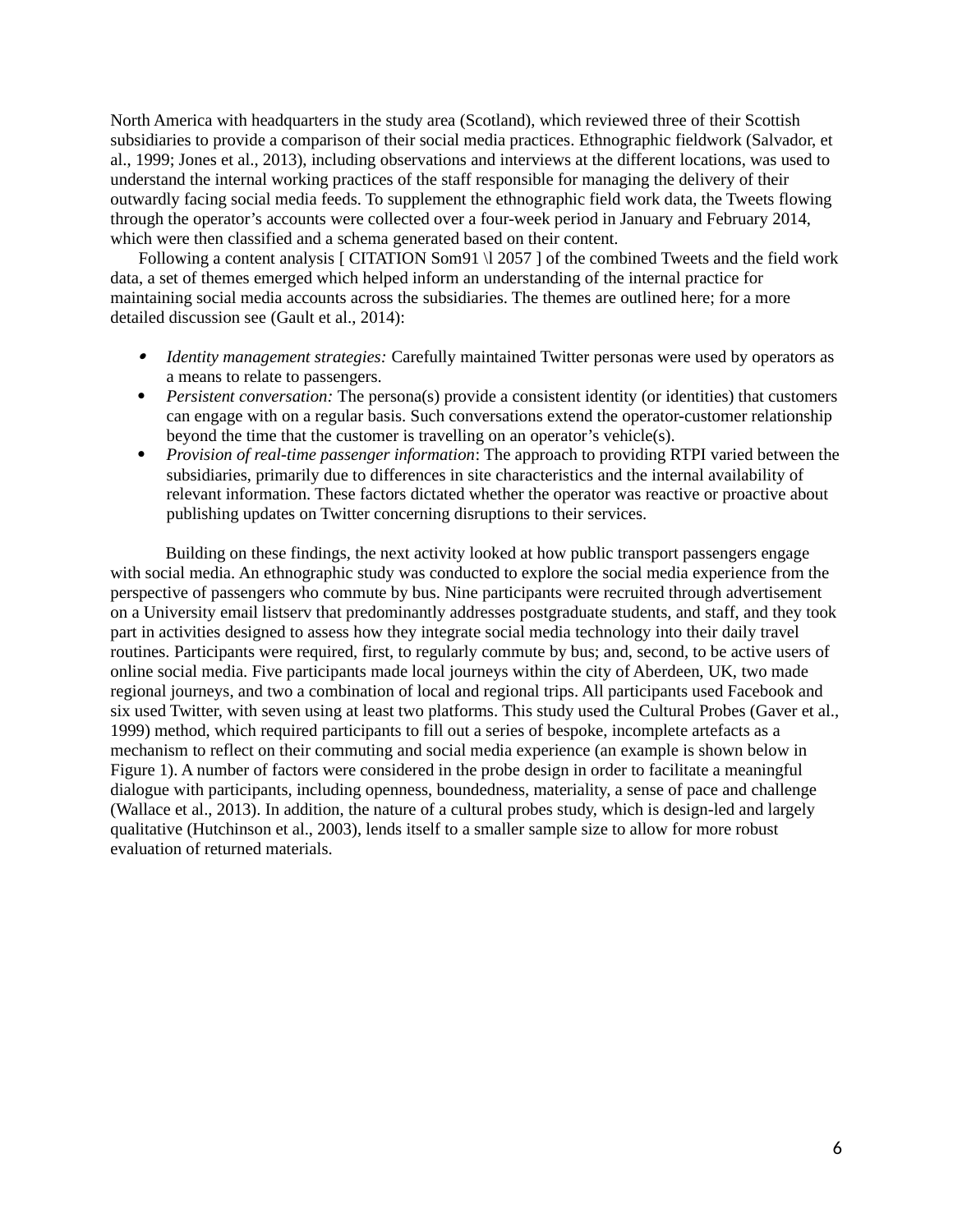

**FIGURE 1 Social Media Punch Card. Participants were asked to indicate the times at which they engaged with their social media accounts, and later reflect on what these patterns revealed about their social media habits.**

A total of 98 probe items were completed and evaluated by the project team, with the following resulting themes taken forward to help inform the next stage of system development:

- *Kinship networks*, which recognized other commuters in the extended social network of passengers as potential sources of relevant information.
- An *awareness of social media habits and usage patterns* was helpful to identify particular times of day where commuters are likely to engage with information made available through social media channels.
- *Lack of control* was found to have both positive (passengers reporting travel time as time used for other activities such as reading) and negative (reported frustration with unexplained delays and lack of ability to proactively respond) associations.

The operator and passenger perspectives explored in these studies helped shape and inform the subsequent *TravelBot* activities, revealing an opportunity to exploit social media to strengthen the relationships between operators and their passengers. This required an understanding of the types of dialogue that could unfold between these two groups, and the role that technology might play in supporting this activity.

# **4. DESIGNING THE TRAVELBOT SYSTEM**

To further explore *what kinds of dialogue social media can facilitate between transport operators and passengers*, prototyping concepts to enable operators to exploit social media to strengthen ties with their passengers were developed, largely building upon the concept of dialogues. This exploration led to the further question of *how can such dialogues be utilised as a source of information,* which explored how relevant information could be extracted from any unfolding operator-passenger dialogues, and how such information could be directed to other passengers to help inform their journey planning.

### **4.1 Understanding Dialogue Between Passengers and an Online System**

The findings presented above shaped the *Tweeting Travel* study, which aimed to understand the types of dialogues that would unfold on social media between passengers and an 'automated' travel advice system. The *Tweeting Travel* study utilised the Wizard of Oz [ CITATION Dow05 \l 2057 ] technique, a software prototyping method in which participants interact with a computer system that appears to be automated,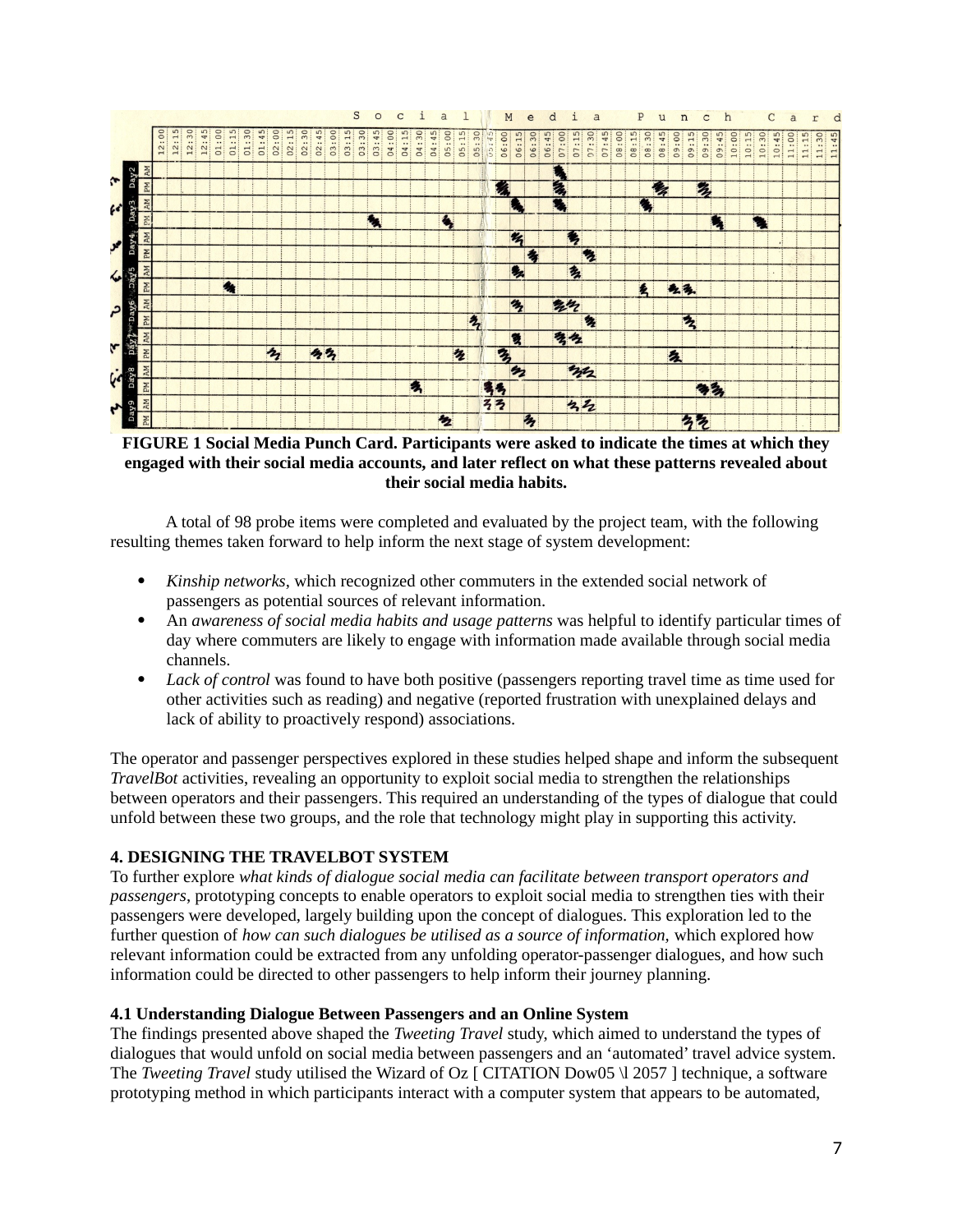but is actually operated by humans. In the *Tweeting Travel* study this involved two research team members simulating the role of a social media-based travel advice system by acting as "travel assistants". This allowed us to gain insights into the information and technology requirements for supporting such dialogues, and to avoid focusing on a specific system design based on an as yet incomplete group of assumptions regarding expected user interactions.

Seven commuters (four female, three male, all Twitter users) were recruited to participate in the study in Aberdeen, Scotland, again using the University email listserv. Participants were selected based on the similarity of their bus usage patterns in terms of services used, time, and places of travel. This similarity was required in order to allow for potential sharing of relevant information on the travel routes. Due to the intensive nature of the Wizard of Oz method, which required that operators be able to respond in real-time to participants who were travelling at similar times, participant numbers were kept small and this was considered adequate to test the concept. Participants were required to send at least one Tweet during each journey, which was added to a dataset that was analysed to determine the characteristics of these messages. Follow-up interviews with participants enabled further understanding of the user experience of the system.

At the beginning of the study, participants were asked to register information about their regular commute (including departure bus stop, destination bus stop, time of journey, journey frequency and amount of time before the journey they wished to be sent travel updates) using a registration website (see Figure 2). This allowed the travel assistants to limit their correspondence to journey-appropriate messages. Participants were given an initial training session to show them how to register their journeys along with a step-by-step instruction booklet so they could do this independently.

| Register a journey        |                                                 |
|---------------------------|-------------------------------------------------|
| Welcome davidcorsar!      |                                                 |
| Journey details           |                                                 |
| All fields are required.  |                                                 |
| Your twitter handle       | AnonHandle                                      |
| Name this journey         | Traveling to work                               |
| I'm going from            | at Nellfield Place, Aberdeen, Aberdeen, Aberdee |
| I'm going to              | opp School Drive, Aberdeen, Aberdeen, Aberdee   |
| Days of tavel             | Mon M Tue M Wed M Thu M Fri Sat Sun             |
| I leave at                | 08:30                                           |
| I typically arrive by     | 09:30                                           |
| I want to start receiving | 10 minutes earlier<br>$\checkmark$              |

**FIGURE 2 The** *Tweeting Travel* **and** *TravelBot* **user journey registration form[9](#page-8-0)**

The travel assistants made use of multiple sources of information in developing relevant messages to send to participants. A *journey monitoring interface* built by the developers displayed all of the current and upcoming registered journeys, along with the Google Maps website, which was used to both track the routes of participants' journeys and show any points where registered journeys might overlap. Tweetdeck<sup>[10](#page-8-1)</sup>, a website which provides a dashboard for organising feeds of Tweets and Direct (private) Messages between two parties, was used to monitor messages from study participants, the bus operator and local media (radio) outlets for any travel updates (such as details of collisions, roadworks, etc.). Finally, a web site providing real-time bus arrival details was used as a source of information for sending updates to participants about their forthcoming journeys. These were used to provide participants with

<span id="page-8-0"></span><sup>9</sup> Note: The Twitter handle here has been di-identified.

<span id="page-8-1"></span><sup>10</sup> http://tweetdeck.twitter.com/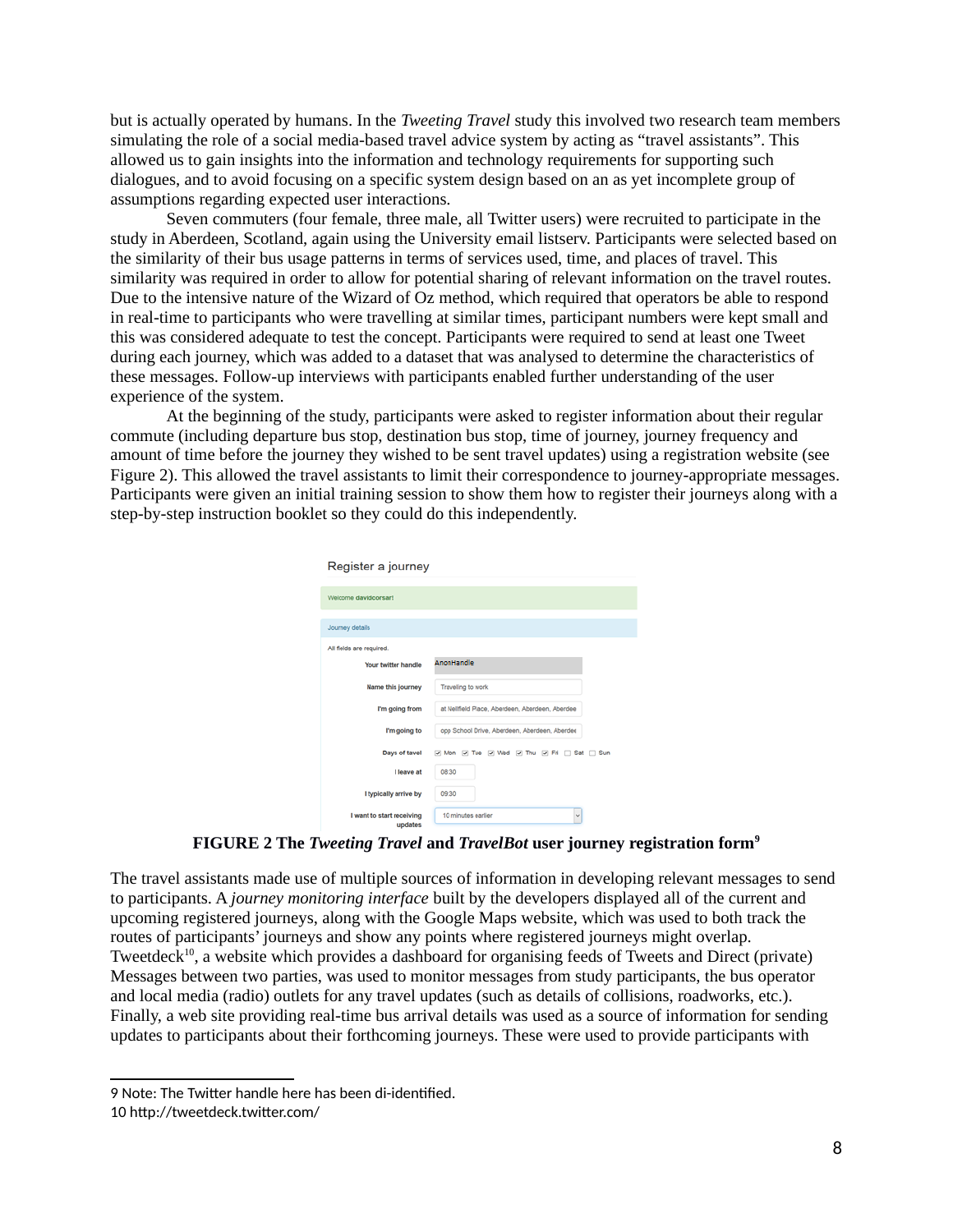expected arrival times and other information pertaining to their journey, such as notifications of any disruptions that they might encounter.

The study took place over a period of two weeks in February 2015 with 24 journey itineraries registered with the system. During this time, participants were sent 208 Direct Messages, and contributed 102 Tweets and 113 Direct Messages. The balance between (public) Tweets and (private) Direct Messages sent by the participants indicated their willingness to share information about their journeys. The travel assistants communicated with participants using Direct Messages to protect their privacy by not publicly publishing details of their journeys and to ensure participants only received messages that were directly relevant to them.

Participant interviews [ CITATION Kun03 \l 2057 ] were then conducted to collect first-hand descriptive accounts of the opinions, attitudes, perceptions and experiences following the two-week period of *Tweeting Travel*. All interviews (which lasted 30 to 45 minutes each) were semi-structured, and so could evolve naturally based on where the conversation progressed.

Following analysis of the data collected during the study, including all of the Tweets sent / received and the follow-up interview transcripts, three key characteristics regarding the user experience of such a service were observed. These included: message tone, the potential for conversations to lead to useful information; and the certainty of language used.

Participants noted that the *tone of messages* they received differed between being 'impersonal or robotic' and 'friendly or conversational'. *Impersonal or robotic* messages were characterised by fitting as much information into the then-designated 140-character limit without necessarily attempting to offer a willingness to engage in further chat. *Friendly or conversational* messages were more outgoing, so offered a greeting and responded to messages from participants in a more conversational way (even verging towards use of humour at some stages). The difference in tone was largely related to the different persons acting as travel assistants, though the findings related to tone were useful for the further study.

The *potential of conversations to lead to useful information* links to the previous finding, whereby if the travel assistant engaged in a conversation with the participant this could lead to the participant providing additional information about their journey. In one example, a participant Tweeted about missing the bus she was due to catch, leading to a conversation with the travel assistant about things to do while waiting for the next bus. Having caught the next bus, the participant went on to report a delay on a particular section of the route which could then be shared with other participants on the same route. This experience indicated that maintaining an open, friendly dialogue is important, as it increases the likelihood of further useful information being reported.

The *certainty of the language used* related to the delivery of real-time information about an upcoming journey, and the desire for the travel assistant to alter their choice of words based on the amount of time until a registered journey was due to take place. For example, 20 minutes before a journey was due to occur, the phrase "Scheduled for…" could be used, whereas 5 minutes before a journey, the phrase "Due in..." would be more appropriate. This subtle shift in the use of language was an important factor in influencing how a travel advice system might compose any automated messages.

### **4.2 Requirements Summary**

The studies discussed here revealed a complementary set of findings which informed the requirements for an automated travel advice service that uses social media:

- the system should be capable of supporting the transport operator with maintaining a persistent identity and automating the delivery of relevant, timely RTPI to customers;
- the system should complement the identity management strategies and collapsing of roles being exhibited by public transport operators in relation to their social media feed, allowing them to maintain a coherent identity while continuing to offer high levels of customer service;
- from the passenger perspective, the system should interpret knowledge of each user's social media and travel habits to determine time windows when any RTPI provision is likely to be beneficial;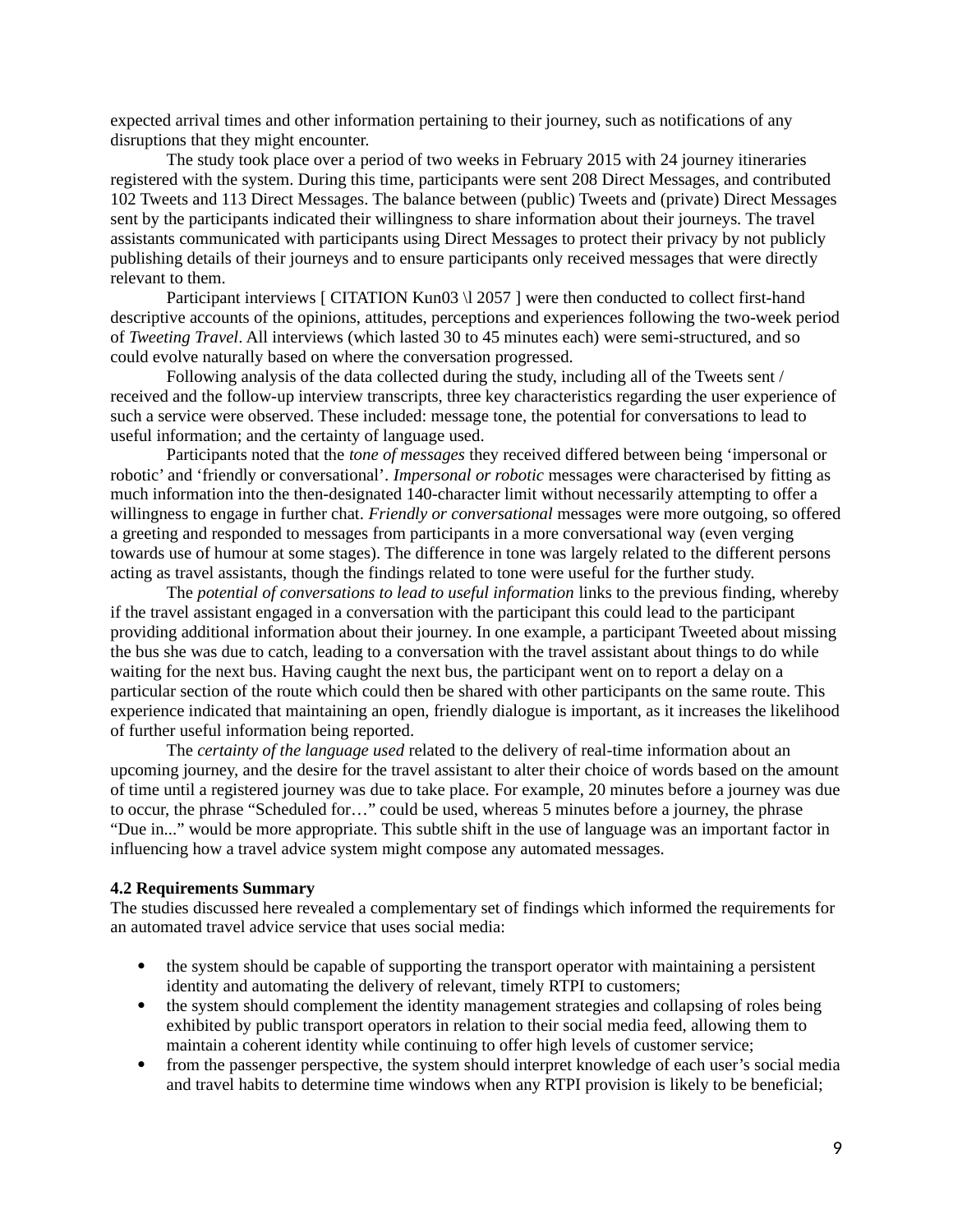- the system should seek to exploit passenger's positive perceptions of lack of control as an opportunity to obtain information from them, while playing a role in alleviating the negative perceptions of control loss by warning of/explaining journey delays and other disruptions;
- the system should be capable of using social media posts from passengers, their kinship network, public transport operators, media outlets, and other relevant parties, as potential sources of information relevant to the planned journeys of *TravelBot* users;
- the system should attempt to identify key terms and phrases within a message, and attempt to infer a machine processable representation of the information the message conveys. For example, if a user Tweets "My bus is running 10 minutes late" the system should infer a 10-minute delay to a trip and contextualise this by linking to details of the user's journey to identify the specific bus service to which the Tweet refers;
- Natural Language Generation (NLG) [ CITATION ERe00 \l 2057 ] techniques should be used to produce messages that are personalized to the recipient and aim to engage them in some form of dialogue, recognizing the potential of conversations to lead to useful information. A human operator should also be able to send messages in tandem with the system to support this process. The certainty of the language in the generated messages should be affected by timing of the message delivery.

These requirements were then translated into a usable system (known as *TravelBot*), as described in detail in (Corsar et al., 2015), developed as a proof-of-concept for an automated approach to monitor Twitter for messages describing events that might impact upon a user's journey. If such messages were found, sending personalized messages to users to inform them of potential delays or disruptions (as shown in Figure 3 below) to their registered journeys. In addition to Twitter, *TravelBot* utilised an open source web service that provides estimated real-time bus arrivals (the NextBus API), and a federated knowledge base of travel and transport-related information derived from various open datasets to ensure the quality of information provided to users. This knowledge base included details of public transport schedules (derived from the Traveline National Dataset), public transport access points (derived from the National Public Transport Access Nodes dataset), public transport localities (derived from the National Public Transport Gazetteer dataset), and the road network (derived from OpenStreetMap).



**FIGURE 3 (a) An example Tweet providing information about road works received by** *TravelBot***; (b) Sample messages sent by** *TravelBot* **(ordered by time bottom-to-top) informing a user of upcoming bus arrival times and warning of potential disruption due to road works described in an earlier Tweet.**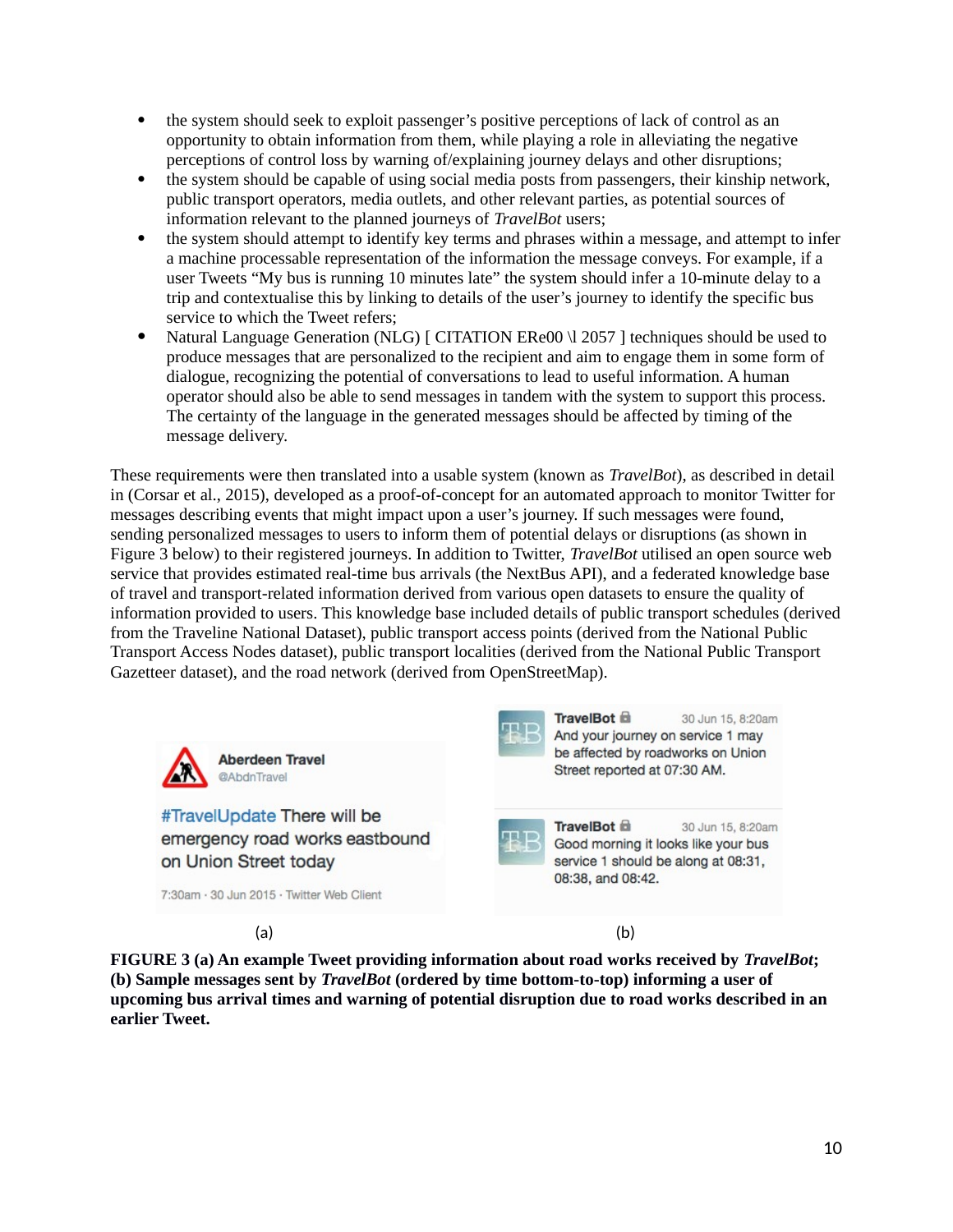# **5. USER EVALUATION**

An evaluation of *TravelBot* was conducted to address the question of *What is the user experience of a system that automates RTPI via social media?* 

### **5.1 Participants**

Thirteen commuters (nine female, four male) were recruited as participants in the study. Again, while small, these numbers were deemed adequate for the purposes of the study. The recruitment criteria were that participants had to use Twitter and travel regularly on First Aberdeen services 1, 2, 3 and X40 during the three-week period of the study in August and September 2015. The participants were recruited by posting a message on the operator's Twitter feed and also strategically placing flyers at bus stops along the specific routes of interest. Two of the participants had been involved in the previous *Tweeting Travel* study (described in Section 3.2).

### **5.2 Procedure**

The procedure for the evaluation study was as follows: The first stage verified that the participants met the recruitment criteria and had completed the ethics consent forms before any further participation. The second stage involved an entry survey with questions related to the participants' existing use and perceptions of travel information and whether or not it impacted upon their travel. The third stage of the study involved participants entering details of their planned bus journeys into the system. The fourth stage involved regular travel on the routes they had specified for the three weeks that followed. The final stage was an exit survey to gauge the response of the participants to information provided by the system; this included: repetition of questions from the entry survey to observe any shift in the participants' answers following use of the system; questions focusing on the experience of registering journeys, their consumption of the Direct Messages they received from the system (including frequency and volume of messages received), usefulness and reliability of the provided RTPI and any other information *TravelBot* provided (relating to disruptions or delays to their bus service). All thirteen participants fully completed both the entry and exit surveys.

# **5.3 Data collection**

There were 36 journey itineraries (4 leisure, 32 commuting) registered with the system over the study period. During this time, participants were sent 615 Direct Messages whilst they contributed 56 Tweets and 47 Direct Messages. Although the *TravelBot* study lasted a week longer than the previous Tweeting Travel study, the amount of information contributed by participants was much less. They were encouraged to share information about any disruptions or delays that they had encountered but the emphasis in this study, rather than collecting a large body of user-generated Tweets, was on providing participants with relevant travel information automatically generated by the system.

# **5.4 Data journey examples**

The *TravelBot* system is designed to support the sharing of information about disruptive events from "official sources" (such as the bus operator, media outlets, and local authorities) to users, between users, and from users to official sources. During the study, the typical flow was from official sources (particularly the bus operator and radio stations) to participants; however, the following example illustrates the sharing of information between users and the *TravelBot* system:

On /11 September 2015 at 13:13, participant "P1" sent a Direct Message to *TravelBot* stating: "The 1223 Auchinyell from Errol St is now running 25 mins late. The bus has been diverted down Holburn St instead." From this message, *TravelBot* inferred a service diversion for bus services 1 and 2 (based on the location of the diversion), and, when sending messages to participants later that day included the information shown in Table 1.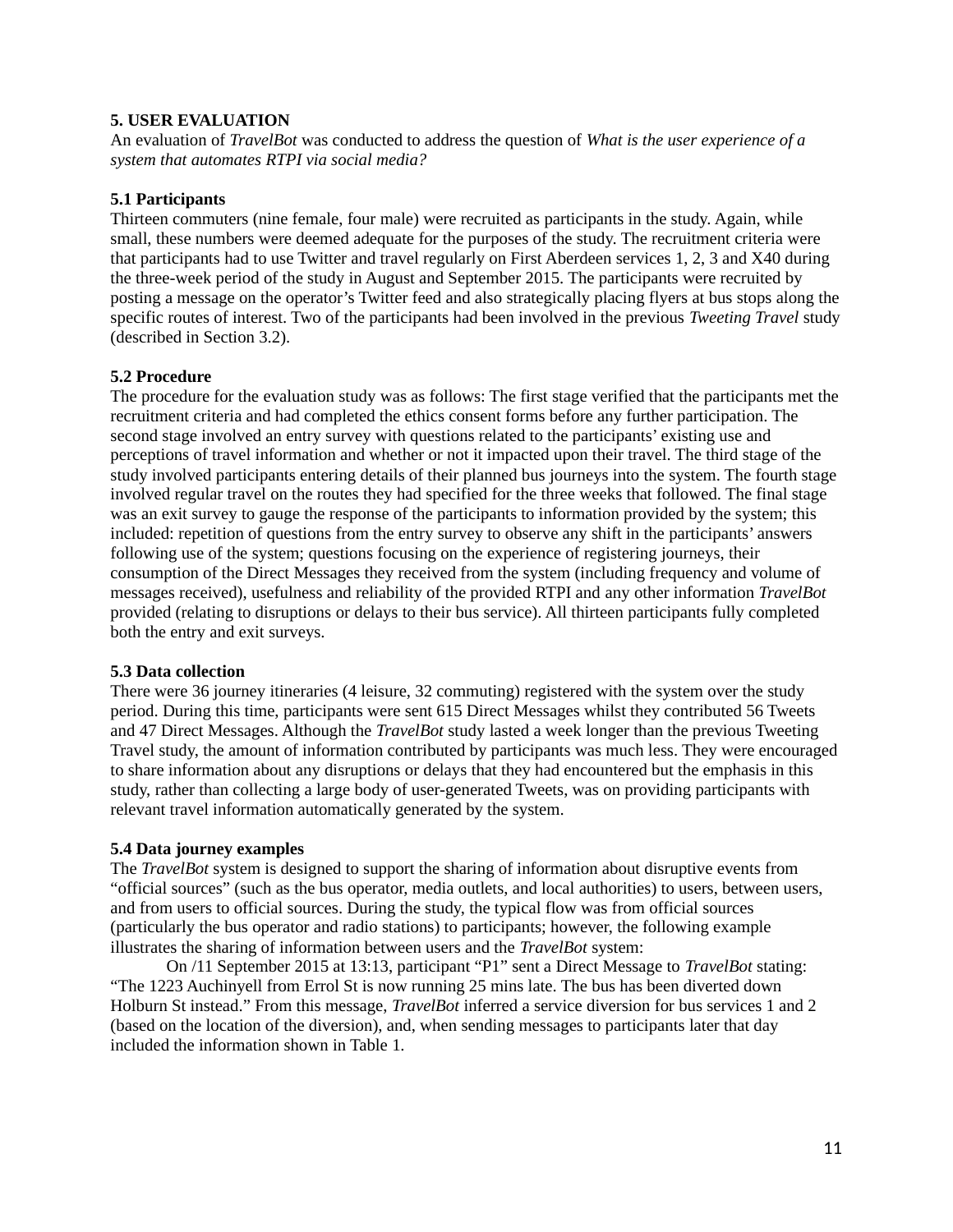| Time  | Recipient      | Message extract                                                                           |
|-------|----------------|-------------------------------------------------------------------------------------------|
| 16:35 | P <sub>2</sub> | " service 1 is diverted at Holburn."                                                      |
| 16:35 | P <sub>2</sub> | " service 2 Holburn diversion in place from 12:00 11 September to 16:59<br>11 September." |
| 16:51 | P <sub>3</sub> | " service 2 Holburn diversion in place from 12:00 11 September to 16:59<br>11 September." |
| 17:01 | P4             | " service 2 diversion starts from 12:00 11 September to 16:59 11<br>September - Holburn." |
| 17:01 | <b>P5</b>      | " service 2 diversion starts from 12:00 11 September to 16:59 11<br>September - Holburn." |
| 17:34 | <b>P1</b>      | " service 2 diversion starts from 12:00 11 September to 16:59 11<br>September - Holburn." |
| 17:34 | P <sub>6</sub> | " service 1 diversion starts from 12:00 11 September to 16:59 11<br>September - Holburn." |
| 17:51 | P7             | " service 2 Holburn diversion starts from 12:00 11 September to 16:59 11<br>September."   |
| 17:51 | P7             | " service 1 Holburn diversion in place from 12:00 11 September to 16:59<br>11 September." |

**TABLE 1 Information related to a service diversion sent to users during the** *TravelBot* **study**

A further example of information flow from the transport operator (First Aberdeen) to *TravelBot* is the Tweet "Woodside Rd (BOD) closed until 14th Sept - Service X40 diverted. Details…" published by First Aberdeen on 09/09/2015. From this, *TravelBot* extracted details of the disruptive event (a service diversion) which was used to inform P2 at 16:36 on the same day that "…service X40 is diverted at Woodside." and at 17:15: "…service X40 Woodside diversion starts from 12:00 10 September to 16:59 10 September".

# **5.5 Survey results**

Both the entry and exit surveys were designed to gather a mix of quantitative and qualitative feedback from the study participants. In the entry survey, participants were asked about their current experience with public transport information sources, with most responding that they use a number of different sources, as shown in Table 2. Most (8/13) also report that they 'Always' or 'Frequently' seek out information before making a regular bus journey, though only three participants responded that they will 'Always' or 'Frequently' change their travel plans based on RTPI. Views were mixed on the reliability of existing sources of RTPI, with eight of the 13 reporting that it is 'Very' or 'Somewhat' unreliable.

| Reported sources of public transport information                       |    |
|------------------------------------------------------------------------|----|
| Paper timetable                                                        |    |
| Bus stop timetable                                                     | 12 |
| Bus stop real-time information display                                 |    |
| Operator's Twitter feed (such as @FirstAberdeen)                       |    |
| Operator's web site                                                    |    |
| Operator's smartphone app (such as First Bus)                          |    |
| General travel information web site (such as Google Maps or Traveline) |    |
| General travel information smartphone app (such as Google Maps)        |    |
|                                                                        |    |

**TABLE 2 Reported sources of public transport information (Entry survey)**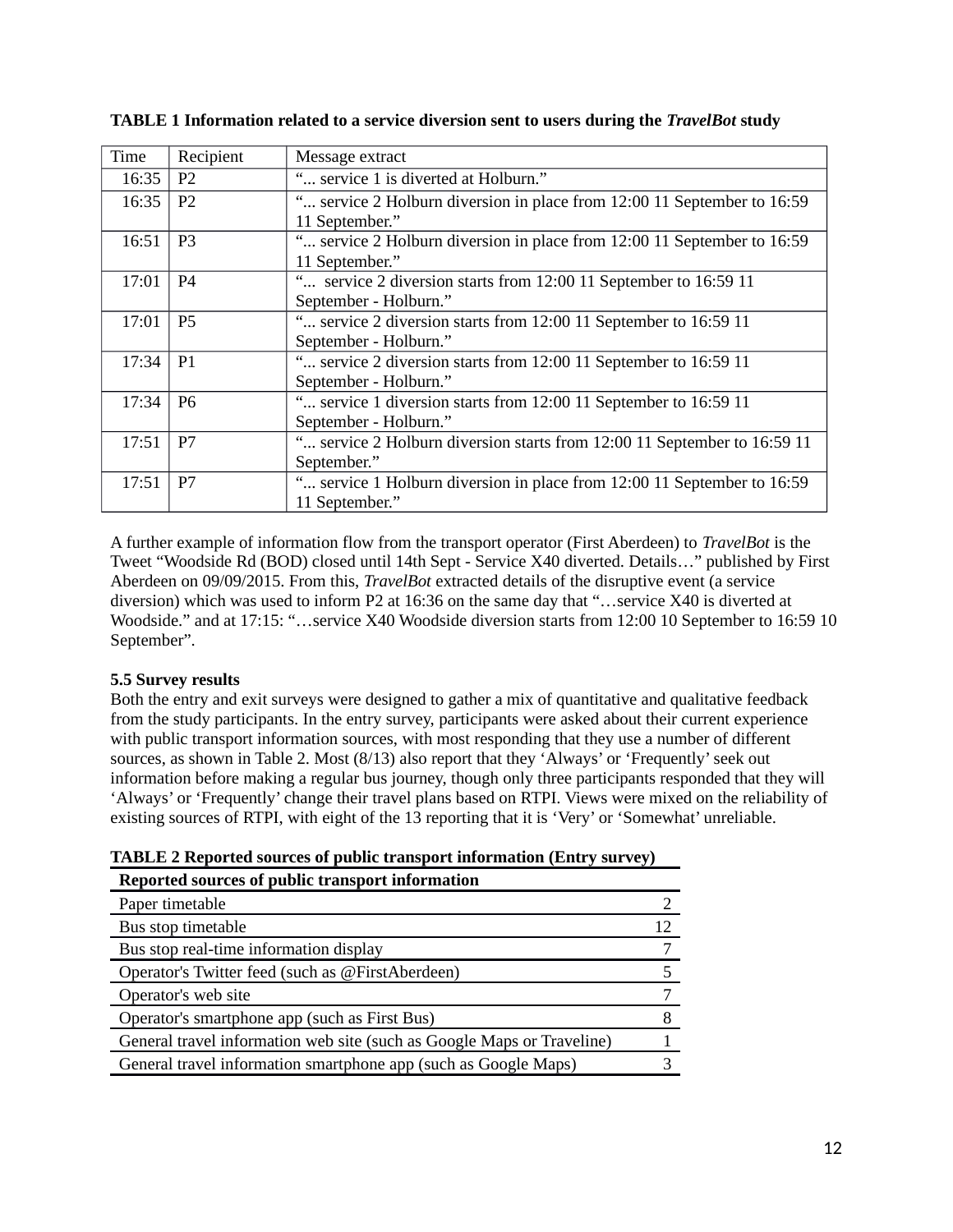In the Exit survey, participants were asked to report on their overall experience of using the *TravelBot* system, along with recording any changes in attitudes from the Entry survey. Questions repeated from the Entry survey were mixed in consistency, with fewer (6 of 13) reporting that they 'Always' or 'Regularly' seek out information before taking regular bus journeys; however, while the same number of respondents reported that they 'Rarely' change their travel plans in response to RTPI, four respondents moved from 'Occasionally' to 'Always' or 'Frequently', with the highest number reporting that they may adjust their schedule or change their travel mode. In contrast to perceptions of reliability of existing sources of RTPI reported above, participants reported generally favourable perceptions of reliability of the *TravelBot* system, with 11 of 13 reporting that they 'Agree' or 'Strongly agree' both that the information provided was reliable and that it was useful. Although the number of respondents is relatively low, these initial results indicate that the perceived reliability of information obtained from the *TravelBot* system impacted positively upon the likelihood that participants would adjust their travel plans to a greater extent than similar sources of such information that they had used previously.

In the Exit survey, participants were also asked the multiple-choice question, "How often did you read the Twitter direct messages from *TravelBot*?". Eight participants responded "always" and five responded "frequently" with none responding either "occasionally", "rarely" or "never", indicating good user engagement with the *TravelBot* system. The value of this information was illustrated by a follow-up comment from one participant who stated, "…It isn't a big deal to check Google maps, but I disproportionately appreciated the info coming to me." This indicates that personalization of travel alerts in the form of Twitter Direct Messages was found to be valuable for those making use of the system. The value of the information provided by *TravelBot* was further indicated in the following user response to the question "Did you receive any useful real-time information from *TravelBot* that helped with a journey?" (a question to which six participants responded affirmatively): "(*TravelBot)* Explained why and where a diversion was happening to the route 2 bus…*TravelBot* reassured me it was planned and gave me the information that cleared any worry I may have of it impacting my journey home." This illustrates the role of *TravelBot* and the information it provides in reducing the stress and negative perceptions of control experienced by passengers during such scenarios.

In addition to receiving information from the *TravelBot* system, eight participants also reported providing information on travel disruptions back to the system. The use of direct messages rather than public Tweets was viewed to be useful in this regard, as it allowed participants to communicate with the system without publicly reporting their travel behaviours. The issue of privacy was also considered in the study, with most participants reporting that they were comfortable sharing their regular bus stops and journey information with the system. The overall positive response to the system was evident, as when participants were asked: "Would you like the *TravelBot* service to continue to be available?", twelve responded "yes", with only one answering, "no". This response indicates there is potential for operators to offer a system providing the capabilities of *TravelBot*. While there were some issues reported with the system (in particular, difficulties in setting stop locations, timing of messages, and lack of information for non-routine trips), the overall experience demonstrates the potential for public transport operators to expand their use of social media services in communication with their passengers.

#### **6. LIMITATIONS OF THE STUDY AND FUTURE NEEDS**

Due to the nature of the study and participant requirements (for example, being routine riders of specific bus services with regular travel times that overlapped with other participants), and for reasons discussed earlier, participant numbers were relatively small. While a larger scale study, in terms of participants and routes, would increase the potential for participants reporting disruptions or facilitating other information exchanges, this would also have increased the processing workload of the experimental *TravelBot* system (which relied on research team members simulating the role of a travel advice system by acting as "travel assistants"), which could have adversely affected response times. As this study was intended to demonstrate the proof-of-concept, the number of participants used was selected to maintain an acceptable system response time. There were also few transport disruptions that occurred during the trial, thus further reducing both the need for interaction and full exploration of the benefits of using the *TravelBot* system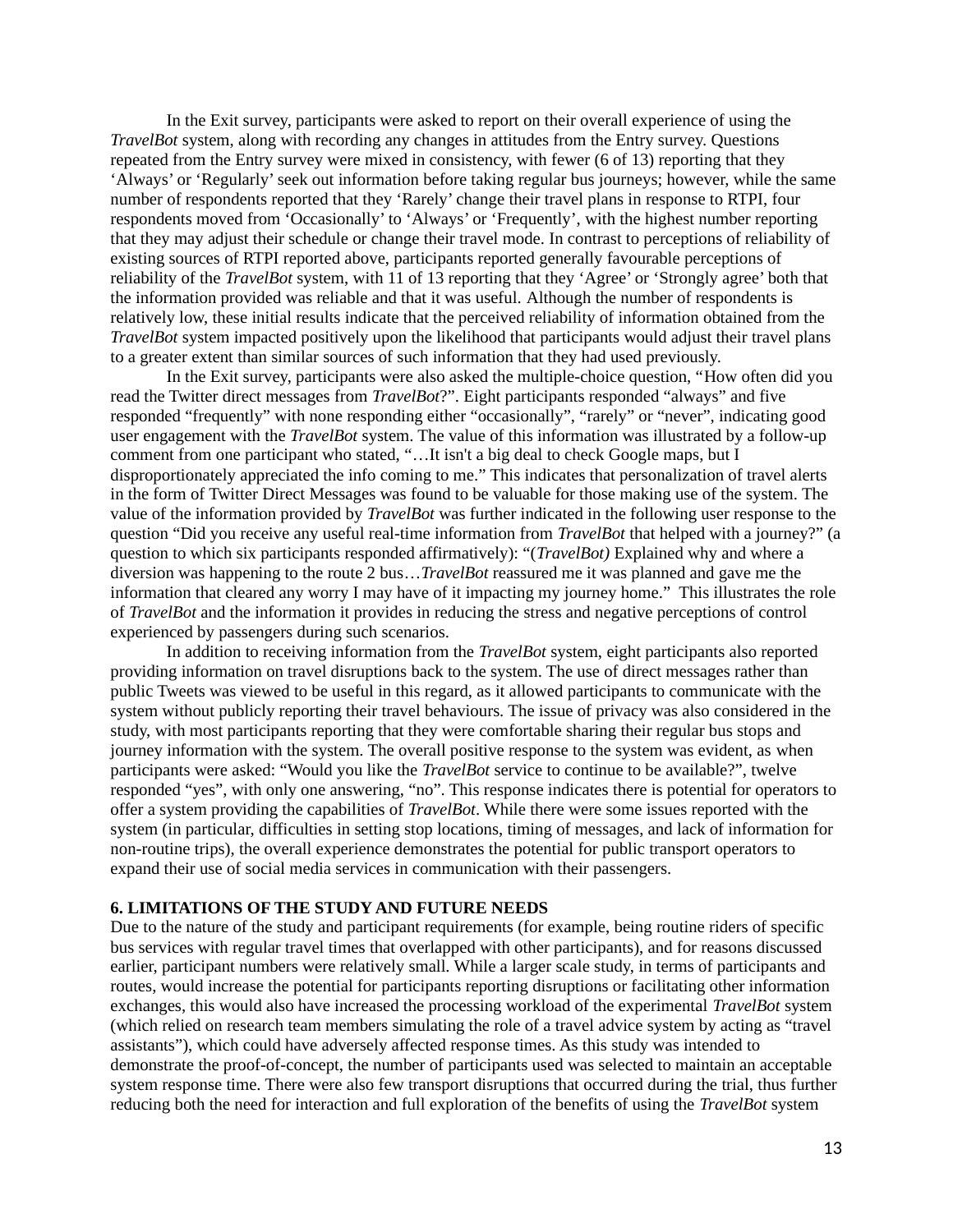over other regular information sources; this would be a useful avenue for further research. The small numbers of participants, journey itineraries and messages generated also indicate that caution should be used in drawing any definitive conclusions from the study, though the general trends demonstrated offer promise for future exploration.

While the *TravelBot* system implemented the core functions of an automated travel advice service based on the findings reported in sections 3 and 4, several options remain for attempting to increase user engagement with the system. Considering the difference in user engagement between the *Tweeting Travel* and *TravelBot* studies (in terms of number of messages contributed), this could be due to *TravelBot* being less conversational than the human operators, thus not encouraging further engagement from the participants. There is potential here to build on recent advances in automated "chatbot" technology to support a more conversational style dialogue between users and *TravelBot*, similar to that of the Tweeting Travel study which may lead to more participants providing useful information.

The information gathering approach adopted by *TravelBot* (from Tweets authored by participants, the bus operator, and media sources) utilised the Twitter network as an effective platform to connect with travellers; however, the kinship networks of travellers were less leveraged; future expansion of *TravelBot* could benefit from enabling users to provide information about others from whom they consider they may receive useful travel information. For example, when registering a journey, users could be prompted to indicate a subset of the Twitter accounts they follow from which they may receive (useful) travel information. *TravelBot* could then also monitor these accounts, rather than relying solely on the user forwarding relevant messages to *TravelBot*. The system also adopted a passive approach – waiting for users to send it information about their journey. In an alternative approach, the system could utilise its knowledge of the user's social media habits (for example, that social media is often used during the commute, as seen in section 3) and travel plans to actively message the user asking if they have experienced any disruptions. However, this would have to be performed carefully to avoid such messages being viewed as spam, thus potentially reducing future user engagement.

Another consideration is that while several of the studies discussed in the literature review (Section 2) have focused on the collection and analysis of large quantities of social media data in the study of transport disruptions, in this study we were primarily concerned with the creation of personalised dialogues between information providers and travellers. As such, the focus was not on the volume of data that could be collected, nor on the potential for further use of such data beyond the time-sensitive communication activity, though users were invited to share information about any disruptions they encountered (and they did so). However, as the *TravelBot* system develops further, it may be possible to create an aligned system to take more robust advantage of the volume of data available through the Twitter platform, and collected as part of the incident detection activity.

Finally, the scalability of the study needs further attention in order to determine if such a system is possible on a more extensive network; however, system response times were found to be acceptable, and should be capable of scaling to larger numbers of users and routes. Overall, it is considered that as a proofof-concept, participant numbers were sufficient to demonstrate the viability and usefulness of such a system.

### **7. DISCUSSION & CONCLUSIONS**

This paper has investigated the ways in which public transport operators and passengers can utilise social media to improve the overall travel experience. The overarching objective has been to demonstrate how social media may be used by operators to create an engaging dialogue with passengers that draws upon contextual information and provides personalised, real-time information to facilitate an improved travel experience.

The preparatory studies found that public transport commuters often use multiple social media platforms and regularly access them during and prior to their commutes, providing timely opportunities for public transport operators to use these channels to engage commuters with relevant travel information. The study also found that the social network of a commuter extends beyond their immediate friends and family to include fellow commuters, who are potential sources of information about their journeys,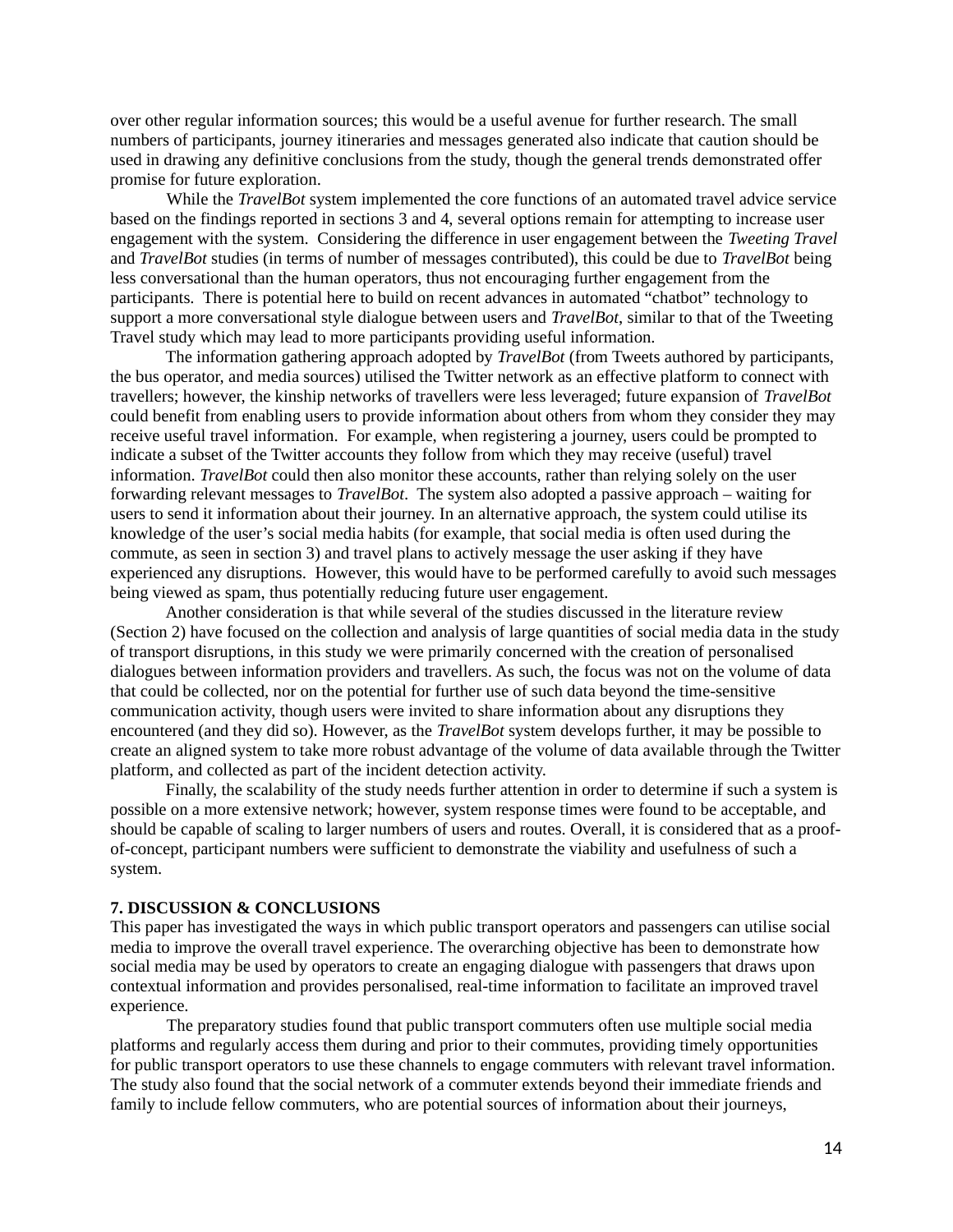particularly when disruption occurs. An opportunity was also identified to exploit the mobile-based interfaces commonly used for accessing social media to improve the passenger experience, particularly by informing recipients of potential disruptions to their journey and so allowing them to maintain a sense of control over their journey.

The low cost, real-time nature of social media allows transport operators and passengers to engage in dialogues, which can feature the exchange of information of benefit to one or both parties. For example, operators can provide individuals with personalised warnings of potential disruptions, and passengers can report on aspects of the journey experience such as crowdedness, delays or disruptions that were unknown to the operator. Two types of dialogue were identified in this work: short, often one-way dialogues characterised by information-dense messages sent by either the operator or passengers offering little potential for further discussion; and more prolonged dialogues characterised by more conversational messages which do not necessarily include the exchange of travel related information. The tone of messages, particularly from the operator, plays a key role in encouraging (or not) the passenger to start/continue a dialogue, with impersonal or robotic messages that do not indicate a willingness to engage further tending to result in short, one-way dialogues.

From the perspective of passengers and public transport operators, passengers can utilise such dialogues to obtain information personalised to them and their journey directly from the operator. Similarly, operators can utilise information provided from passengers to complement and extend the knowledge available to them regarding the operational status of their bus network. From a technical perspective, the main type of information extracted from such conversations relates to details of events that may disrupt the transport network and services. The extraction process involves analysing each message to identify if a disruptive event is mentioned, and if so, attempting to determine its geolocation, time of occurrence, and any bus service(s) it affects. This can then be matched to details of passengers' (future) journeys and, if an overlap between the event and a journey is identified, the passenger can be sent an appropriate message. Enabling this requires the system to have access to data about the road network, public transport services, disruptions, and user journeys, which can be acquired from open data sources or the users directly.

The *TravelBot* evaluation study found that a system can be developed that utilises interactions between passengers and public transport operators as a source of information about the transport network. Regarding usage, the smaller number of messages sent by users to *TravelBot* (when compared to the number they received and the numbers sent during the earlier Tweeting Travel study) may indicate that participants' usage is influenced by a more information-consuming experience. However, the survey results found that participants valued the service and the information it provided, with all indicating a strong desire for the system to continue operating.

### **ACKNOWLEDGEMENTS**

The research described here is supported by the award made by the RCUK Digital Economy programme to the dot.rural Digital Economy Research Hub; award reference: EP/G066051/1. We extend our grateful thanks to the participants who have contributed to the studies throughout, and to the industry partner FirstGroup plc for their support.

### **REFERENCES**

Abbasi, A., Rashidi, T. H., Maghrebi, M., & Waller, S. T. (2015). Utilising Location Based Social Media in Travel Survey Methods: bringing Twitter data into the play. *Proceedings of the 8th ACM SIGSPATIAL international workshop on location-based social networks.* ACM.

Accenture. (2013). *Public Transportation Users Predict Big Increases in the Use of Smartphones, Paperless Travel and Social Media, New Accenture Survey Reveals.*

http://newsroom.accenture.com/news/public-transportation-users-predict-big-increases-in-the-useof-smartphones-paperless-travel-and-social-media-new-accenture-survey-reveals.htm.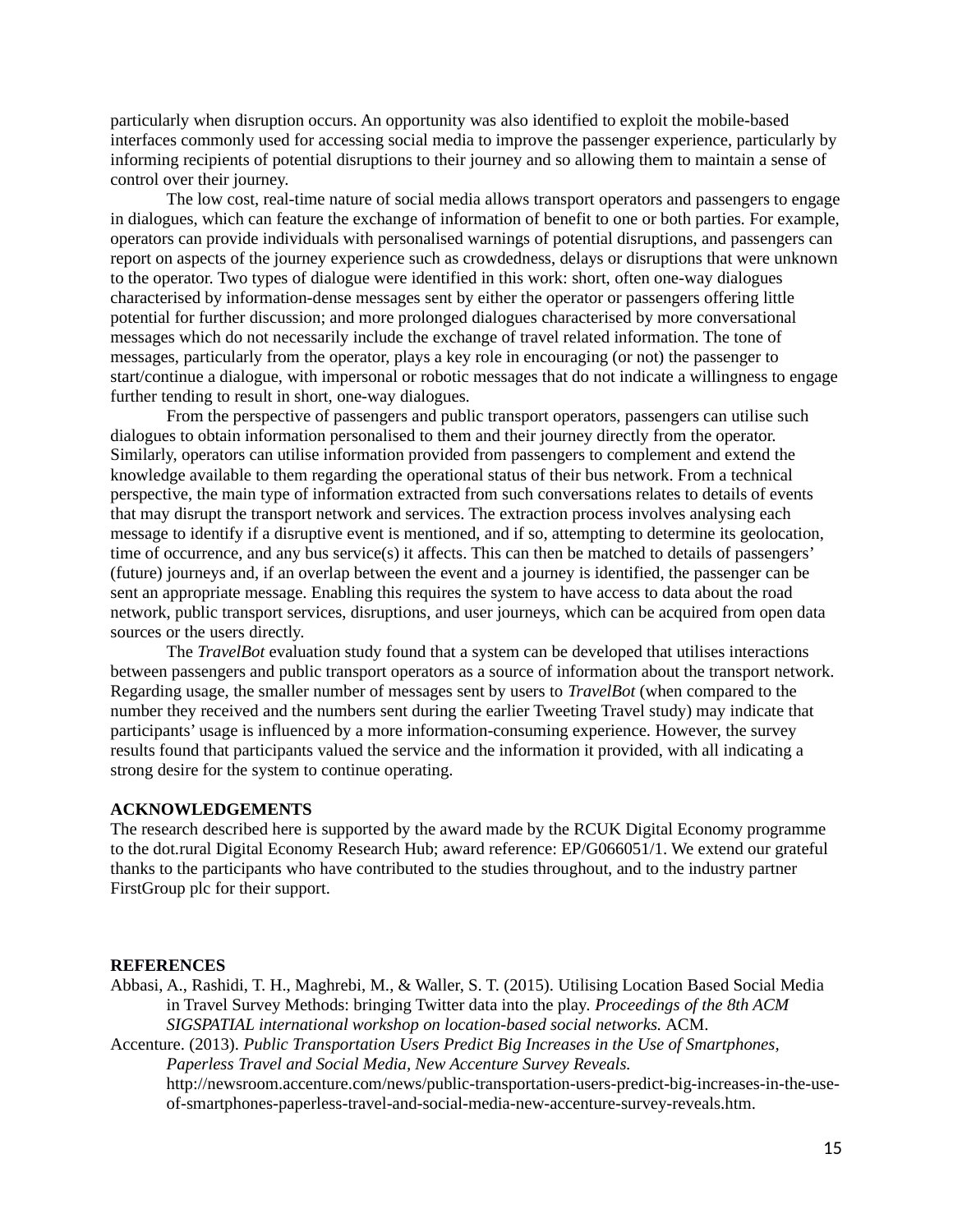Aslam, S. (2018, January 1). *Twitter by the Numbers: Stats, Demographics & Fun Facts*. (Omnicore) Retrieved August 14, 2018, from https://www.omnicoreagency.com/twitter-statistics/

- Camacho, T., Foth, M., & Rakotonirainy, A. (2012). Pervasive technology and public transport: Opportunities beyond telematics. *IEEE Pervasive Computing, 12*(1), 18-25.
- Chourabi, H., Nam, T., Walker, S., Gil-Garcia, J. R., Mellouli, S., Nahon, K., Pardo, T.A. & Scholl, H. J. (2012). Understanding smart cities: An integrative framework. *System Science (HICSS), 2012 45th Hawaii International Conference* (pp. 2289-2297). Wailea, Hawaii: IEEE.
- Collins, C., H., S., & Ukkusuri, S. V. (2013). A novel transit rider satisfaction metric: Rider sentiments measured from online social media data. *Journal of Public Transportation, 16*(2).
- Corsar, D., Markovic, M., Gault, P., Mehdi, M., Edwards, P., Nelson, J. D., Cottrill, C., & Sripada, S. (2015). TravelBot: Journey Disruption Alerts Utilising Social Media and Linked Data. *Proceedings of the ISWC 2015 Posters & Demonstrations Track co-located with the 14th International Semantic Web Conference (ISWC-2015). 1486.* CEUR Workshop Proceedings.
- Cottrill, C. D., Gault, P., Yeboah, G., Nelson, J. D., Anable, J., & Budd, T. (2017). Tweeting Transit: An examination of social media strategies for transport information management during a large event. *Transportation Research Part C: Emerging Technologies, 77*, 421-432.
- Dow, S., MacIntyre, B., Lee, J., Oezbek, C., Bolter, J. D., & Gandy, M. (2005). Wizard of Oz Support throughout an Iterative Design Process. *Pervasive Computing, 4*(4), 18-26.
- Faber, A., & Matthes, F. (2016). Crowdsourcing and Crowdinnovation. In *Digital Mobility Platforms and Ecosystems* (pp. 36-47). TUM.
- Gal-Tzur, A., Grant-Muller, S. M., Kuflik, T., Minkov, E., Nocera, S., & & Shoor, I. (2014) The potential of social media in delivering transport policy goals. *Transport Policy, 32*, 115-123.
- Ganti, R. K., Ye, F., & Lei, a. H. (2011). Mobile crowdsensing: current state and future challenges. *IEEE Communications Magazine, 49*(11), 32-39.
- Gault, P., Corsar, D., Edwards, P., Nelson, J. D., & Cottrill, C. (2014). You'll Never Ride Alone: The Role of Social Media in Supporting the Bus Passenger Experience. *Ethnographic Praxis in Industry Conference Proceedings, 2014*(1), 199-212.
- Gault, P., Cottrill, C., Yeboah, G., Nelson, J., & Anable, J. (2015). Tweeting public transport: Examining the use of social media during large events. *IATBR.* Windsor.
- Gaver, B., Dunne, T., & Pacenti, E. (1999). Design: Cultural Probes. *Interactions, 6*(1), 21-29.
- Giffinger, R., & Gudrun, H. (2010). Smart cities ranking: an effective instrument for the positioning of the cities? *ACE: Architecture, City and Environment, 4*(12), 7-26.
- Gu, Y., Qian, Z., & Chen, F. (2016). From Twitter to detector: Real-time traffic incident detection using social media data. *Transportation Research Part C: Emerging Technologies, 67*, 321-342.
- Hariramani, P. (2019, May 23). *Your commute just got easier with Google Pay and the Assistant.* Retrieved September 2019, from https://www.blog.google/products/google-pay/easier-commutegoogle-pay-assistant/
- Heiskala, M., Jokinen, J. P., & Tinnilä, M. (2016). Crowdsensing-based transportation services—An analysis from business model and sustainability viewpoints. *Research in transportation business & management, 18*, 38-48.
- Hutchinson, H., Mackay, W., Westerlund, B., Bederson, B., Druin, A., Plaisant, C., Beaudouin-Lafon, M., Conversy, S., Evans, H., Hansen, H. & Roussel, N. (2003). Technology probes: inspiring design for and with families. *Proceedings of the SIGCHI conference on Human factors in computing systems* (pp. 17-24). ACM.
- IBM. (n.d.). *Social Media and the City.* Retrieved February 2016, from IBM.com: https://www.ibm.com/smarterplanet/global/files/uk\_\_uk\_en\_\_none\_\_file1\_\_488kb.pdf
- Imran, M., Castillo, C., Diaz, F., & Vieweg, S. (2015). Processing social media messages in mass emergency: A survey. *ACM Computing Surveys (CSUR), 47*(4), 67.
- Jones, C. H., Cohn, S., & Ogilvie, D. (2013). Making sense of a new transport system: An ethnographic study of the Cambridgeshire Guided Busway. *PLoS One, 8*(7).